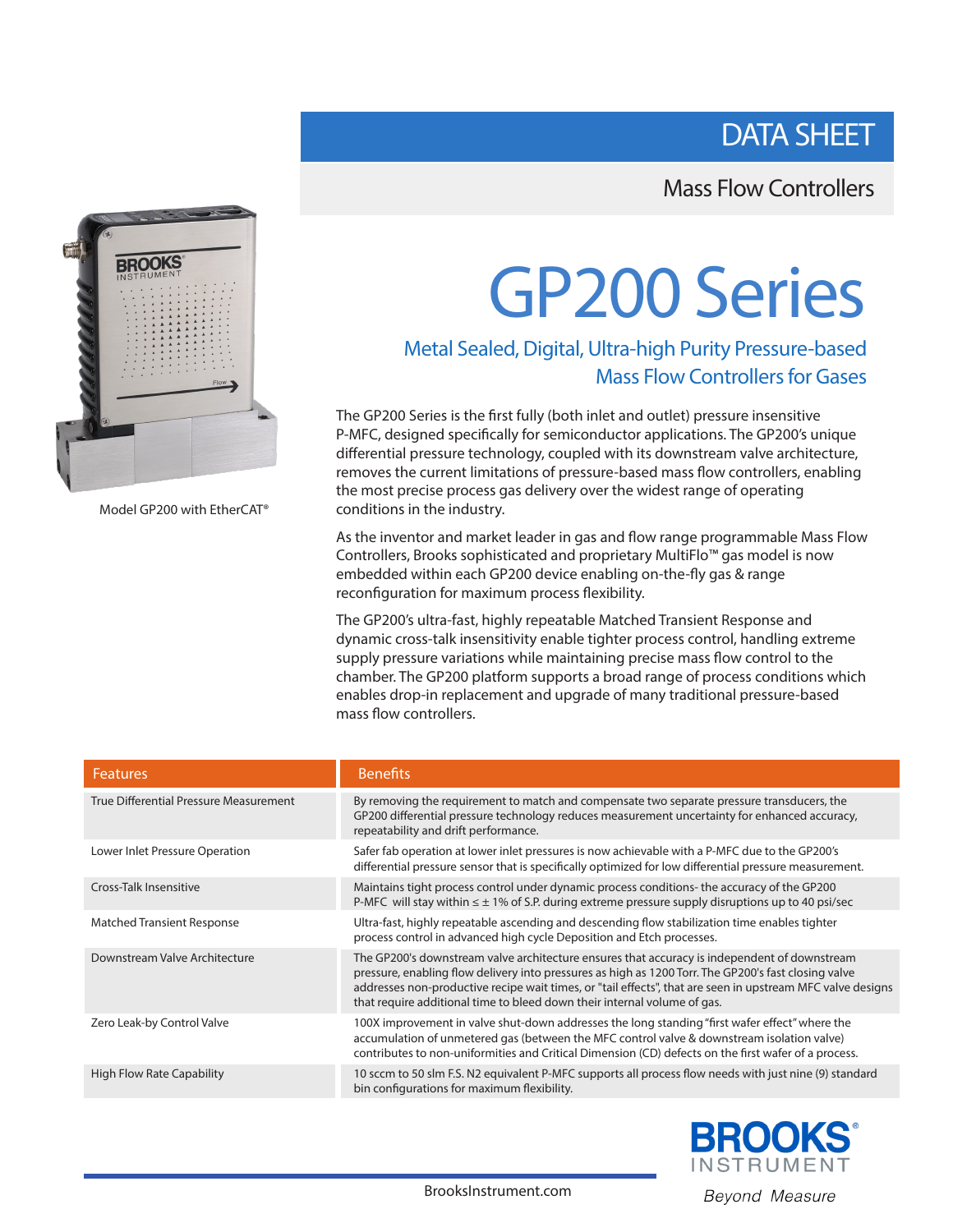| 3 sccm to 50,000 sccm F.S. N2 Equivalent                                                                                                                                                                                                                                                                                                                                                                                                                                                                                                                                                                                                                                                                                                                                                                                                                                                                                                                         |                                                                                         |  |  |  |  |
|------------------------------------------------------------------------------------------------------------------------------------------------------------------------------------------------------------------------------------------------------------------------------------------------------------------------------------------------------------------------------------------------------------------------------------------------------------------------------------------------------------------------------------------------------------------------------------------------------------------------------------------------------------------------------------------------------------------------------------------------------------------------------------------------------------------------------------------------------------------------------------------------------------------------------------------------------------------|-----------------------------------------------------------------------------------------|--|--|--|--|
| <b>Zero Leak Valve:</b><br>$<$ ± 1% S.P. (5 – 100% F.S.)<br>$<$ ± 0.05% F.S. (0.5 - 5% F.S.)                                                                                                                                                                                                                                                                                                                                                                                                                                                                                                                                                                                                                                                                                                                                                                                                                                                                     | <b>Metal Seal Valve:</b><br>$<$ ± 1% S.P. (5-100% F.S.)<br>$<$ ± 0.05% F.S. (2-5% F.S.) |  |  |  |  |
| $0.5 - 100\%$ F.S.                                                                                                                                                                                                                                                                                                                                                                                                                                                                                                                                                                                                                                                                                                                                                                                                                                                                                                                                               | 2-100% F.S.                                                                             |  |  |  |  |
|                                                                                                                                                                                                                                                                                                                                                                                                                                                                                                                                                                                                                                                                                                                                                                                                                                                                                                                                                                  |                                                                                         |  |  |  |  |
| 280 ± 20 ms Matched Transient Response, for any ascending or descending non-zero<br>setpoint (Fast Response Option available via Customer Special Request.)                                                                                                                                                                                                                                                                                                                                                                                                                                                                                                                                                                                                                                                                                                                                                                                                      |                                                                                         |  |  |  |  |
| Zero Leak Valve:<br><0.005% of F.S. of the bin (Bins 42-46)<br><0.02% of F.S. of the bin (Bins 40-41)<br>(@ 45 psia to VAC)                                                                                                                                                                                                                                                                                                                                                                                                                                                                                                                                                                                                                                                                                                                                                                                                                                      | <b>Metal Seal Valve:</b><br><0.15% of F.S. of the bin<br>$(Q2 45$ psia to VAC)          |  |  |  |  |
| $<$ ± 0.15% S.P.<br>< ± 1% S.P. up to 40 psi/sec inlet pressure spike<br>Insensitive to steady state back pressure<br>Maintains accuracy during disturbance from vacuum to 1200 Torr over a period of 1 sec<br>$<$ $\pm$ 0.15% F.S. per year<br>Zero: 0.005% F.S. per °C<br>Span: 0.05% S.P. per °C<br>Nine (9) standard bin ranges<br>Device may be configured via single tool command in less than 1 second or via BEST<br>Software with independent USB diagnostic port<br>Insensitive to device orientation after re-zeroing<br>$10 - 60 °C$<br>< 15 psia for Low Pressure (LP) bins, configurable based on application<br>15 to 30 psia<br>25 to 40 psia<br>35 to 50 psia<br>45 to 60 psia<br>Vacuum to Atmosphere<br>Up to 1200 Torr for some applications<br>Min: 7 psid typical Max: up to 50 psid<br>1 x 10-10 atm cc/sec He<br>100 psia, Standard Gases<br>70 psia, Helium and Helium Mixtures<br>45 psia, Low Pressure Gases<br>150 psia<br>1000 psia |                                                                                         |  |  |  |  |
|                                                                                                                                                                                                                                                                                                                                                                                                                                                                                                                                                                                                                                                                                                                                                                                                                                                                                                                                                                  |                                                                                         |  |  |  |  |
|                                                                                                                                                                                                                                                                                                                                                                                                                                                                                                                                                                                                                                                                                                                                                                                                                                                                                                                                                                  |                                                                                         |  |  |  |  |
|                                                                                                                                                                                                                                                                                                                                                                                                                                                                                                                                                                                                                                                                                                                                                                                                                                                                                                                                                                  |                                                                                         |  |  |  |  |
|                                                                                                                                                                                                                                                                                                                                                                                                                                                                                                                                                                                                                                                                                                                                                                                                                                                                                                                                                                  |                                                                                         |  |  |  |  |
| <sup>1</sup> For Analog control, adder of $<$ $\pm$ 0.05% F.S. applies                                                                                                                                                                                                                                                                                                                                                                                                                                                                                                                                                                                                                                                                                                                                                                                                                                                                                           |                                                                                         |  |  |  |  |
|                                                                                                                                                                                                                                                                                                                                                                                                                                                                                                                                                                                                                                                                                                                                                                                                                                                                                                                                                                  |                                                                                         |  |  |  |  |
|                                                                                                                                                                                                                                                                                                                                                                                                                                                                                                                                                                                                                                                                                                                                                                                                                                                                                                                                                                  |                                                                                         |  |  |  |  |
|                                                                                                                                                                                                                                                                                                                                                                                                                                                                                                                                                                                                                                                                                                                                                                                                                                                                                                                                                                  |                                                                                         |  |  |  |  |
|                                                                                                                                                                                                                                                                                                                                                                                                                                                                                                                                                                                                                                                                                                                                                                                                                                                                                                                                                                  |                                                                                         |  |  |  |  |
|                                                                                                                                                                                                                                                                                                                                                                                                                                                                                                                                                                                                                                                                                                                                                                                                                                                                                                                                                                  |                                                                                         |  |  |  |  |
|                                                                                                                                                                                                                                                                                                                                                                                                                                                                                                                                                                                                                                                                                                                                                                                                                                                                                                                                                                  |                                                                                         |  |  |  |  |
|                                                                                                                                                                                                                                                                                                                                                                                                                                                                                                                                                                                                                                                                                                                                                                                                                                                                                                                                                                  |                                                                                         |  |  |  |  |
|                                                                                                                                                                                                                                                                                                                                                                                                                                                                                                                                                                                                                                                                                                                                                                                                                                                                                                                                                                  |                                                                                         |  |  |  |  |
|                                                                                                                                                                                                                                                                                                                                                                                                                                                                                                                                                                                                                                                                                                                                                                                                                                                                                                                                                                  |                                                                                         |  |  |  |  |
|                                                                                                                                                                                                                                                                                                                                                                                                                                                                                                                                                                                                                                                                                                                                                                                                                                                                                                                                                                  |                                                                                         |  |  |  |  |
|                                                                                                                                                                                                                                                                                                                                                                                                                                                                                                                                                                                                                                                                                                                                                                                                                                                                                                                                                                  |                                                                                         |  |  |  |  |
|                                                                                                                                                                                                                                                                                                                                                                                                                                                                                                                                                                                                                                                                                                                                                                                                                                                                                                                                                                  |                                                                                         |  |  |  |  |
| <b>Normally Closed</b>                                                                                                                                                                                                                                                                                                                                                                                                                                                                                                                                                                                                                                                                                                                                                                                                                                                                                                                                           |                                                                                         |  |  |  |  |
| 316L, Hastelloy C-22, 316/316L Stainless Steel, 304 Stainless Steel, KM-45, PCTFE                                                                                                                                                                                                                                                                                                                                                                                                                                                                                                                                                                                                                                                                                                                                                                                                                                                                                |                                                                                         |  |  |  |  |
|                                                                                                                                                                                                                                                                                                                                                                                                                                                                                                                                                                                                                                                                                                                                                                                                                                                                                                                                                                  | 5µ inch Ra avg.                                                                         |  |  |  |  |
|                                                                                                                                                                                                                                                                                                                                                                                                                                                                                                                                                                                                                                                                                                                                                                                                                                                                                                                                                                  |                                                                                         |  |  |  |  |

**²** Device should be zeroed at ambient operating temperature per Brooks Instrument recommended procedure

**³** Consult Brooks Configurator for specific Product Sizing Options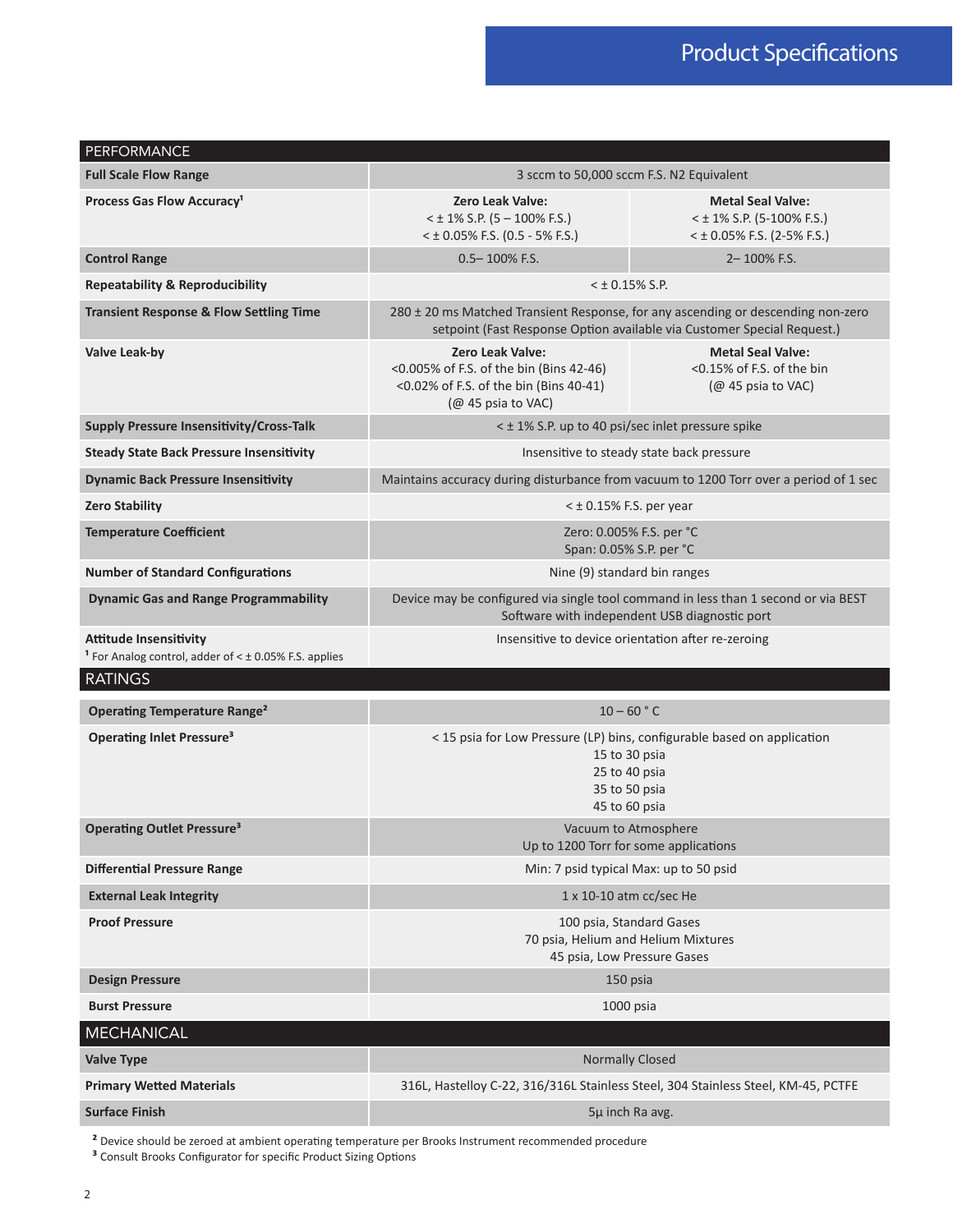| <b>DIAGNOSTICS &amp; DISPLAY</b>      |                                                                                                                                                                                                                          |
|---------------------------------------|--------------------------------------------------------------------------------------------------------------------------------------------------------------------------------------------------------------------------|
| <b>Status Lights</b>                  | DeviceNet: MFC Health, Network Status<br>EtherCAT: Run, Error, Power, Network Status, Analog/RS485: Network Status                                                                                                       |
| Alarms <sup>4</sup>                   | Process Control Deviations, Flow High/Low, Temperature High/Low, Pressure High/<br>Low, Voltage Input High/Low, Communication Alarms, Hardware Failures, Page Create<br>Errors, Warmup Alarm (alarms are model specific) |
| Display Type                          | Top Mount Integrated LCD                                                                                                                                                                                                 |
| <b>Viewing Angle/Viewing Distance</b> | Rotatable / 10 ft                                                                                                                                                                                                        |
| <b>Units Displayed/Resolution</b>     | Flow $(\%)$ , Temp. ( $^{\circ}$ C), Pressure (psia, kPa) / 0.1 (unit)                                                                                                                                                   |

**⁴** For full list of alarms available consult GP200 Supplemental Communication Manuals at www.BrooksInstrument.com

| <b>ELECTRICAL</b>                           |                                                                                                                                                                  |  |  |  |  |  |
|---------------------------------------------|------------------------------------------------------------------------------------------------------------------------------------------------------------------|--|--|--|--|--|
| <b>Digital Communication</b>                | DeviceNet <sup>™</sup> , EtherCAT <sup>®</sup> , RS485 (model specific)                                                                                          |  |  |  |  |  |
| <b>Electrical Connection</b>                | DeviceNet™ via 5-Pin M12 connector<br>EtherCAT <sup>®</sup> via RJ45 jacks, Power via 5-pin M8 connector<br>0-5V Analog/RS485 (L-Protocol) via 9-pin D-Connector |  |  |  |  |  |
| <b>Independent Diagnostics Service Port</b> | RS485 via micro-USB                                                                                                                                              |  |  |  |  |  |
| DeviceNet Power Supply/Consumption          | 545 mA max. @ +11-25 Vdc, 250 mA max. @ 24 Vdc<br>(under typical operating conditions)                                                                           |  |  |  |  |  |
| <b>EtherCAT Power Supply/Consumption</b>    | 360mA max @ 18-30 Vdc, 270mA max @ 24 Vdc<br>(under typical operating conditions)                                                                                |  |  |  |  |  |
| Analog/RS485 Power Supply/Consumption       | 6 Watts max $@ \pm 15$ Vdc ( $\pm$ 10%) or +24Vdc ( $\pm$ 10%)<br>(under typical operating conditions)                                                           |  |  |  |  |  |
| <b>COMPLIANCE</b>                           |                                                                                                                                                                  |  |  |  |  |  |
| <b>EMC</b>                                  | 2014/30/EU EMC Directive EN:61326-1: 2013                                                                                                                        |  |  |  |  |  |
| <b>Environmental Compliance</b>             | 2011/65/EU & 2015/863/EU RoHS Directive<br>EC 1907/2006 REACH Directive                                                                                          |  |  |  |  |  |

## Electrical Interface Options



| Pin No. | <b>Signals</b>     |                      |  |  |  |  |
|---------|--------------------|----------------------|--|--|--|--|
|         |                    | <b>Valve Control</b> |  |  |  |  |
| 2       | Output (0-5 Vdc)   |                      |  |  |  |  |
| 3       | $+15$ Vdc          | $+24$ Vdc            |  |  |  |  |
|         | Pwr Com            | ΝC                   |  |  |  |  |
| 5       | $-15$ Vdc          | Pwr Com              |  |  |  |  |
| 6       | Setpoint (0-5 Vdc) |                      |  |  |  |  |
|         | Signal Common      |                      |  |  |  |  |
| Ջ       | No Connection      |                      |  |  |  |  |
| c       | No Connection      |                      |  |  |  |  |

 $\boldsymbol{\Xi}$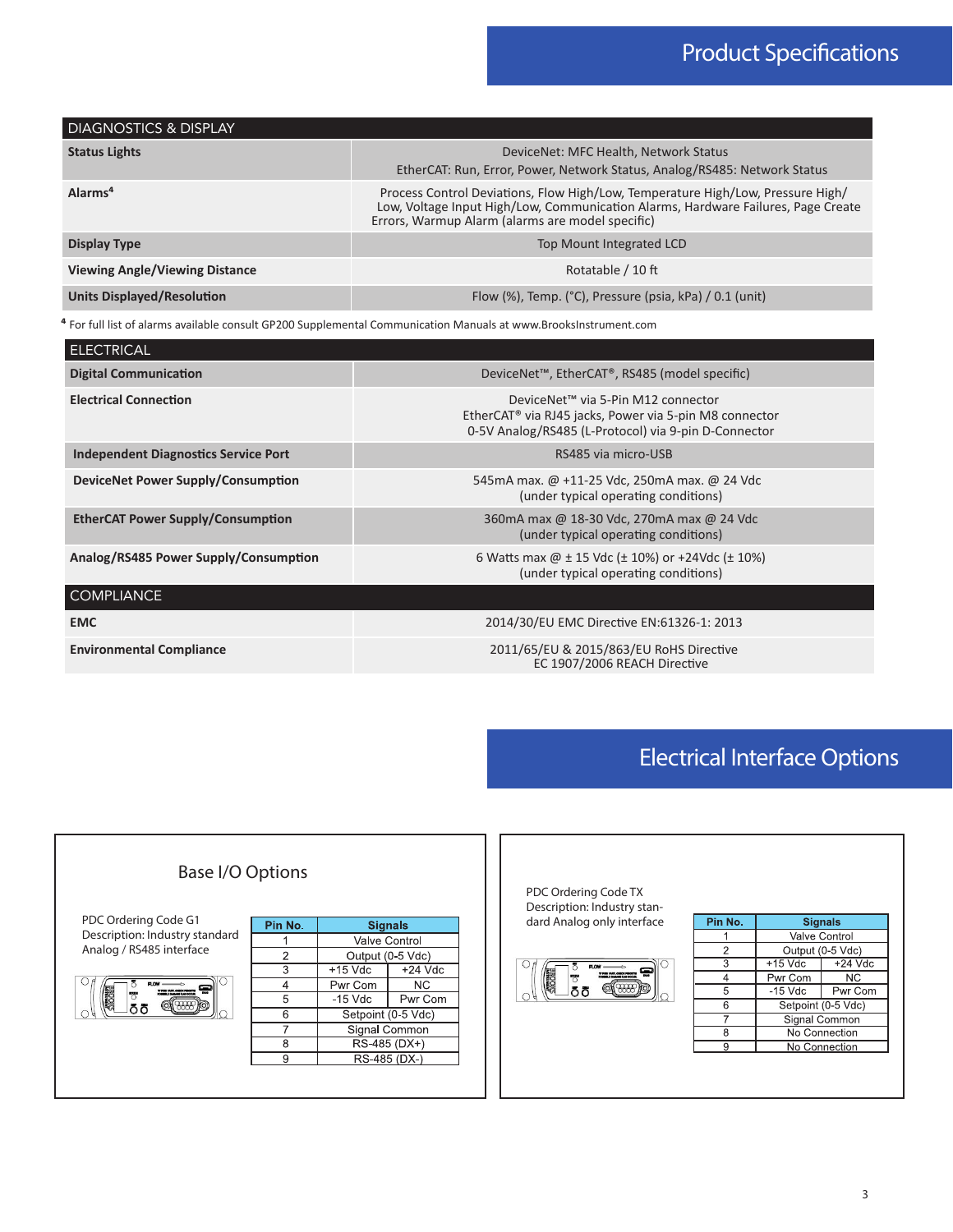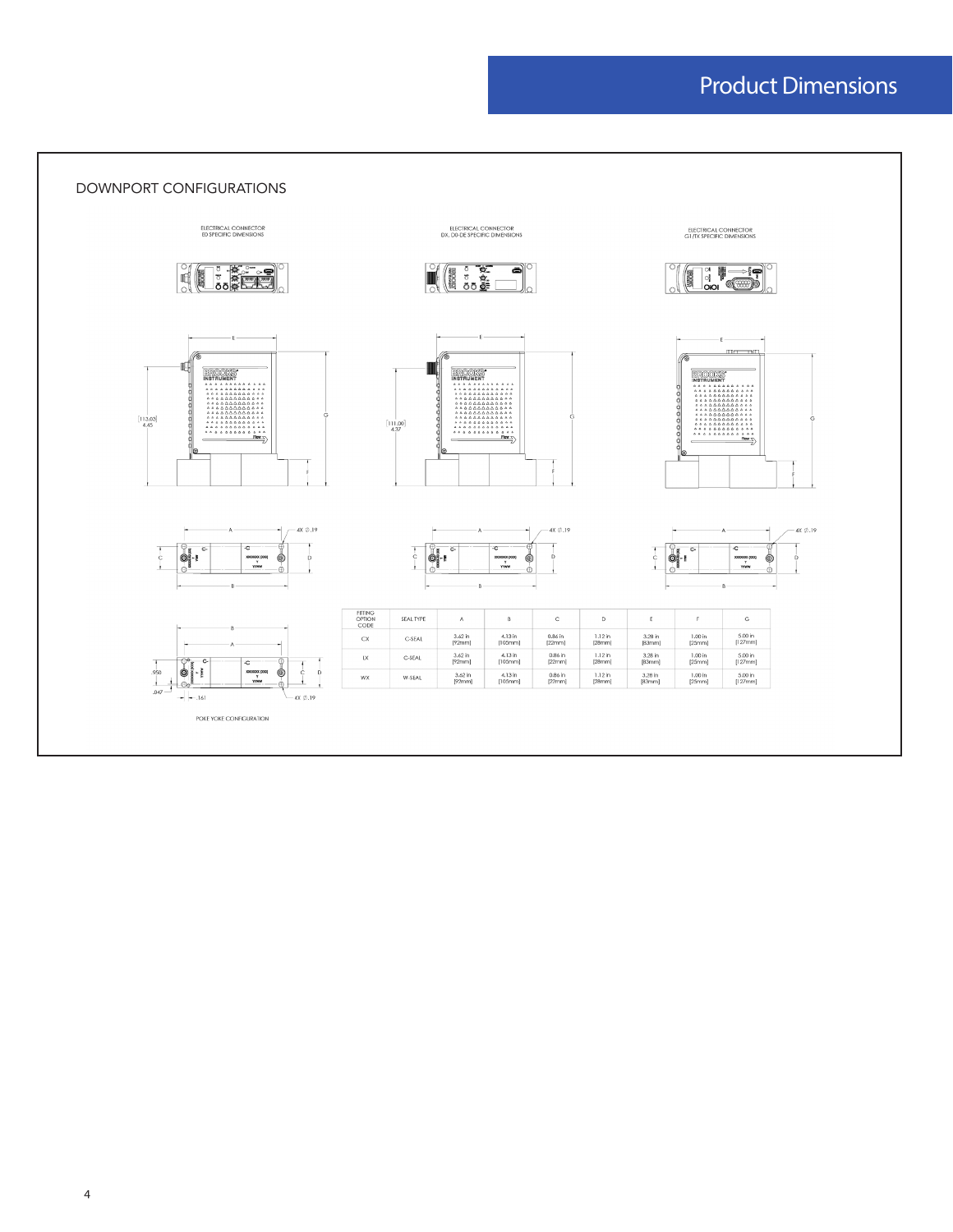VCR CONFIGURATIONS

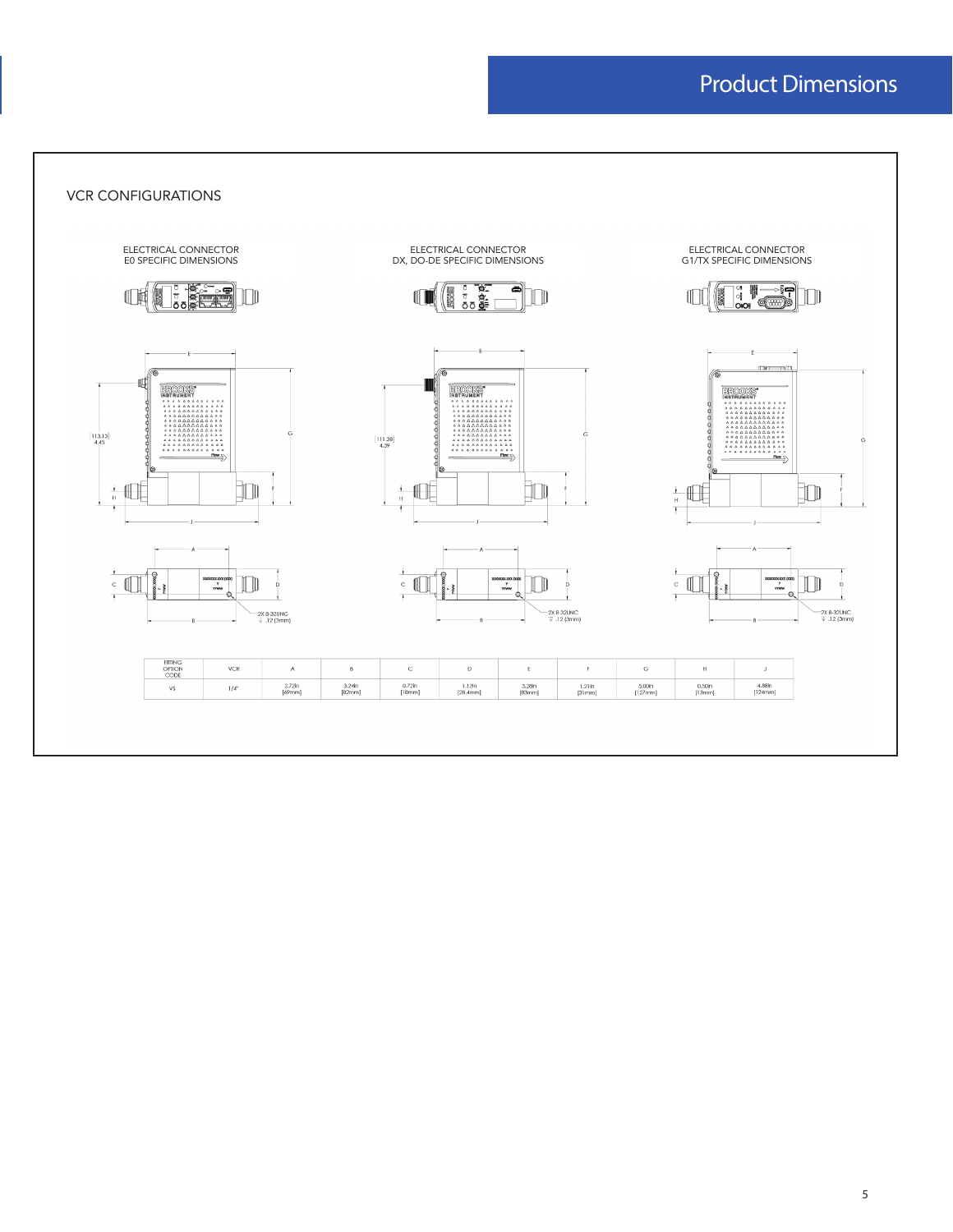| <b>Code Description</b>                                                                     | <b>Code Option Option Description</b>                                                                                                                                                                                                                                                                                                                                                                                                                                                                                                                                                                                                                                                                                                                                                                                                                                                                                                                                                                                                                                                                                                                                                                                                                                                                                                                                                                                                                                                           |                  |                                                        |             |                                           |       |                |                     |                         |                                                                                                      |  |  |  |  |
|---------------------------------------------------------------------------------------------|-------------------------------------------------------------------------------------------------------------------------------------------------------------------------------------------------------------------------------------------------------------------------------------------------------------------------------------------------------------------------------------------------------------------------------------------------------------------------------------------------------------------------------------------------------------------------------------------------------------------------------------------------------------------------------------------------------------------------------------------------------------------------------------------------------------------------------------------------------------------------------------------------------------------------------------------------------------------------------------------------------------------------------------------------------------------------------------------------------------------------------------------------------------------------------------------------------------------------------------------------------------------------------------------------------------------------------------------------------------------------------------------------------------------------------------------------------------------------------------------------|------------------|--------------------------------------------------------|-------------|-------------------------------------------|-------|----------------|---------------------|-------------------------|------------------------------------------------------------------------------------------------------|--|--|--|--|
| I. I. Base Model Code                                                                       | GP200                                                                                                                                                                                                                                                                                                                                                                                                                                                                                                                                                                                                                                                                                                                                                                                                                                                                                                                                                                                                                                                                                                                                                                                                                                                                                                                                                                                                                                                                                           |                  | Ultra-High Purity Pressure-Based Mass Flow Controllers |             |                                           |       |                |                     |                         |                                                                                                      |  |  |  |  |
| II. Valve Configuration                                                                     | Ρ                                                                                                                                                                                                                                                                                                                                                                                                                                                                                                                                                                                                                                                                                                                                                                                                                                                                                                                                                                                                                                                                                                                                                                                                                                                                                                                                                                                                                                                                                               |                  |                                                        |             |                                           |       |                |                     |                         |                                                                                                      |  |  |  |  |
|                                                                                             | Positive Shut-off/Zero Leak-by Valve <sup>5</sup><br>C<br>Normally Closed Valve with Metal Valve Seat<br>0013 010C<br>10 sccm F.S. N2 Equivalent, CT40 Standard Bin Configuration at 35 psia inlet, vacuum outlet<br>0013 030C<br>30 sccm F.S. N2 Equivalent, CT41 Standard Bin Configuration at 35 psia inlet, vacuum outlet<br>100 sccm F.S. N2 Equivalent, CT42 Standard Bin Configuration at 35 psia inlet, vacuum outlet<br>0013 100C<br>0013 300C<br>300 sccm F.S. N2 Equivalent, CT43 Standard Bin Configuration at 35 psia inlet, vacuum outlet<br>0013 001L<br>1,000 sccm F.S. N2 Equivalent, CT44 Standard Bin Configuration at 35 psia inlet, vacuum outlet<br>0013 003L<br>3,000 sccm F.S. N2 Equivalent, CT45 Standard Bin Configuration at 35 psia inlet, vacuum outlet<br>0013 010L<br>10,000 sccm F.S. N2 Equivalent, CT46, Standard Bin Configuration at 35 psia inlet, vacuum outlet<br>0013 025L<br>25,000 sccm F.S. N2 Equivalent, CT47 Standard Bin Configuration at 35 psia inlet, vacuum outlet<br>0013 045L<br>45,000 sccm F.S. N2 Equivalent, CT48 Standard Bin Configuration at 35 psia inlet, vacuum outlet<br>Consult Brooks Configurator or Bin Tables<br><b>CT40</b><br><b>Standard Bin Configuration #40</b><br>CT41<br><b>Standard Bin Configuration #41</b><br>CT42<br><b>Standard Bin Configuration #42</b><br>CT43<br><b>Standard Bin Configuration #43</b><br><b>CT44</b><br><b>Standard Bin Configuration #44</b><br><b>Standard Bin Configuration #45</b> |                  |                                                        |             |                                           |       |                |                     |                         |                                                                                                      |  |  |  |  |
|                                                                                             |                                                                                                                                                                                                                                                                                                                                                                                                                                                                                                                                                                                                                                                                                                                                                                                                                                                                                                                                                                                                                                                                                                                                                                                                                                                                                                                                                                                                                                                                                                 |                  |                                                        |             |                                           |       |                |                     |                         |                                                                                                      |  |  |  |  |
| III. Gas and Range <sup>6</sup>                                                             |                                                                                                                                                                                                                                                                                                                                                                                                                                                                                                                                                                                                                                                                                                                                                                                                                                                                                                                                                                                                                                                                                                                                                                                                                                                                                                                                                                                                                                                                                                 |                  |                                                        |             |                                           |       |                |                     |                         |                                                                                                      |  |  |  |  |
|                                                                                             |                                                                                                                                                                                                                                                                                                                                                                                                                                                                                                                                                                                                                                                                                                                                                                                                                                                                                                                                                                                                                                                                                                                                                                                                                                                                                                                                                                                                                                                                                                 |                  |                                                        |             |                                           |       |                |                     |                         |                                                                                                      |  |  |  |  |
|                                                                                             |                                                                                                                                                                                                                                                                                                                                                                                                                                                                                                                                                                                                                                                                                                                                                                                                                                                                                                                                                                                                                                                                                                                                                                                                                                                                                                                                                                                                                                                                                                 |                  |                                                        |             |                                           |       |                |                     |                         |                                                                                                      |  |  |  |  |
|                                                                                             |                                                                                                                                                                                                                                                                                                                                                                                                                                                                                                                                                                                                                                                                                                                                                                                                                                                                                                                                                                                                                                                                                                                                                                                                                                                                                                                                                                                                                                                                                                 |                  |                                                        |             |                                           |       |                |                     |                         | External<br><b>Baud Rate</b><br>500KB<br>500KB<br>500KB<br>500KB<br>500KB<br>500KB<br>500KB<br>500KB |  |  |  |  |
|                                                                                             |                                                                                                                                                                                                                                                                                                                                                                                                                                                                                                                                                                                                                                                                                                                                                                                                                                                                                                                                                                                                                                                                                                                                                                                                                                                                                                                                                                                                                                                                                                 |                  |                                                        |             |                                           |       |                |                     |                         |                                                                                                      |  |  |  |  |
|                                                                                             |                                                                                                                                                                                                                                                                                                                                                                                                                                                                                                                                                                                                                                                                                                                                                                                                                                                                                                                                                                                                                                                                                                                                                                                                                                                                                                                                                                                                                                                                                                 |                  |                                                        |             |                                           |       |                |                     |                         |                                                                                                      |  |  |  |  |
|                                                                                             |                                                                                                                                                                                                                                                                                                                                                                                                                                                                                                                                                                                                                                                                                                                                                                                                                                                                                                                                                                                                                                                                                                                                                                                                                                                                                                                                                                                                                                                                                                 |                  |                                                        |             |                                           |       |                |                     |                         |                                                                                                      |  |  |  |  |
|                                                                                             |                                                                                                                                                                                                                                                                                                                                                                                                                                                                                                                                                                                                                                                                                                                                                                                                                                                                                                                                                                                                                                                                                                                                                                                                                                                                                                                                                                                                                                                                                                 |                  |                                                        |             |                                           |       |                |                     |                         |                                                                                                      |  |  |  |  |
|                                                                                             |                                                                                                                                                                                                                                                                                                                                                                                                                                                                                                                                                                                                                                                                                                                                                                                                                                                                                                                                                                                                                                                                                                                                                                                                                                                                                                                                                                                                                                                                                                 |                  |                                                        |             |                                           |       |                |                     |                         |                                                                                                      |  |  |  |  |
|                                                                                             |                                                                                                                                                                                                                                                                                                                                                                                                                                                                                                                                                                                                                                                                                                                                                                                                                                                                                                                                                                                                                                                                                                                                                                                                                                                                                                                                                                                                                                                                                                 |                  |                                                        |             |                                           |       |                |                     |                         |                                                                                                      |  |  |  |  |
| IV. Standard Type (CT) Bin                                                                  |                                                                                                                                                                                                                                                                                                                                                                                                                                                                                                                                                                                                                                                                                                                                                                                                                                                                                                                                                                                                                                                                                                                                                                                                                                                                                                                                                                                                                                                                                                 |                  |                                                        |             |                                           |       |                |                     |                         |                                                                                                      |  |  |  |  |
| Low Pressure (LP) Bin                                                                       |                                                                                                                                                                                                                                                                                                                                                                                                                                                                                                                                                                                                                                                                                                                                                                                                                                                                                                                                                                                                                                                                                                                                                                                                                                                                                                                                                                                                                                                                                                 |                  |                                                        |             |                                           |       |                |                     |                         |                                                                                                      |  |  |  |  |
|                                                                                             |                                                                                                                                                                                                                                                                                                                                                                                                                                                                                                                                                                                                                                                                                                                                                                                                                                                                                                                                                                                                                                                                                                                                                                                                                                                                                                                                                                                                                                                                                                 |                  |                                                        |             |                                           |       |                |                     |                         |                                                                                                      |  |  |  |  |
|                                                                                             |                                                                                                                                                                                                                                                                                                                                                                                                                                                                                                                                                                                                                                                                                                                                                                                                                                                                                                                                                                                                                                                                                                                                                                                                                                                                                                                                                                                                                                                                                                 |                  |                                                        |             |                                           |       |                |                     |                         |                                                                                                      |  |  |  |  |
|                                                                                             |                                                                                                                                                                                                                                                                                                                                                                                                                                                                                                                                                                                                                                                                                                                                                                                                                                                                                                                                                                                                                                                                                                                                                                                                                                                                                                                                                                                                                                                                                                 |                  |                                                        |             |                                           |       |                |                     |                         |                                                                                                      |  |  |  |  |
|                                                                                             | CT45                                                                                                                                                                                                                                                                                                                                                                                                                                                                                                                                                                                                                                                                                                                                                                                                                                                                                                                                                                                                                                                                                                                                                                                                                                                                                                                                                                                                                                                                                            |                  |                                                        |             |                                           |       |                |                     |                         |                                                                                                      |  |  |  |  |
|                                                                                             | CT46                                                                                                                                                                                                                                                                                                                                                                                                                                                                                                                                                                                                                                                                                                                                                                                                                                                                                                                                                                                                                                                                                                                                                                                                                                                                                                                                                                                                                                                                                            |                  | <b>Standard Bin Configuration #46</b>                  |             |                                           |       |                |                     |                         |                                                                                                      |  |  |  |  |
|                                                                                             | CT47                                                                                                                                                                                                                                                                                                                                                                                                                                                                                                                                                                                                                                                                                                                                                                                                                                                                                                                                                                                                                                                                                                                                                                                                                                                                                                                                                                                                                                                                                            |                  | Standard Bin Configuration #47                         |             |                                           |       |                |                     |                         |                                                                                                      |  |  |  |  |
|                                                                                             | <b>CT48</b>                                                                                                                                                                                                                                                                                                                                                                                                                                                                                                                                                                                                                                                                                                                                                                                                                                                                                                                                                                                                                                                                                                                                                                                                                                                                                                                                                                                                                                                                                     |                  | <b>Standard Bin Configuration #48</b>                  |             |                                           |       |                |                     |                         |                                                                                                      |  |  |  |  |
|                                                                                             | LP40                                                                                                                                                                                                                                                                                                                                                                                                                                                                                                                                                                                                                                                                                                                                                                                                                                                                                                                                                                                                                                                                                                                                                                                                                                                                                                                                                                                                                                                                                            |                  | Low Pressure Bin Configuration #40                     |             |                                           |       |                |                     |                         |                                                                                                      |  |  |  |  |
|                                                                                             | LP41                                                                                                                                                                                                                                                                                                                                                                                                                                                                                                                                                                                                                                                                                                                                                                                                                                                                                                                                                                                                                                                                                                                                                                                                                                                                                                                                                                                                                                                                                            |                  | Low Pressure Bin Configuration 41                      |             |                                           |       |                |                     |                         |                                                                                                      |  |  |  |  |
|                                                                                             | <b>LP42</b>                                                                                                                                                                                                                                                                                                                                                                                                                                                                                                                                                                                                                                                                                                                                                                                                                                                                                                                                                                                                                                                                                                                                                                                                                                                                                                                                                                                                                                                                                     |                  | Low Pressure Bin Configuration #42                     |             |                                           |       |                |                     |                         |                                                                                                      |  |  |  |  |
|                                                                                             | LP43                                                                                                                                                                                                                                                                                                                                                                                                                                                                                                                                                                                                                                                                                                                                                                                                                                                                                                                                                                                                                                                                                                                                                                                                                                                                                                                                                                                                                                                                                            |                  | Low Pressure Bin Configuration #43                     |             |                                           |       |                |                     |                         |                                                                                                      |  |  |  |  |
|                                                                                             | <b>LP44</b>                                                                                                                                                                                                                                                                                                                                                                                                                                                                                                                                                                                                                                                                                                                                                                                                                                                                                                                                                                                                                                                                                                                                                                                                                                                                                                                                                                                                                                                                                     |                  | Low Pressure Bin Configuration #44                     |             |                                           |       |                |                     |                         |                                                                                                      |  |  |  |  |
|                                                                                             | <b>LP45</b>                                                                                                                                                                                                                                                                                                                                                                                                                                                                                                                                                                                                                                                                                                                                                                                                                                                                                                                                                                                                                                                                                                                                                                                                                                                                                                                                                                                                                                                                                     |                  | Low Pressure Bin Configuration #45                     |             |                                           |       |                |                     |                         |                                                                                                      |  |  |  |  |
|                                                                                             | <b>LP46</b>                                                                                                                                                                                                                                                                                                                                                                                                                                                                                                                                                                                                                                                                                                                                                                                                                                                                                                                                                                                                                                                                                                                                                                                                                                                                                                                                                                                                                                                                                     |                  | Low Pressure Bin Configuration #46                     |             |                                           |       |                |                     |                         |                                                                                                      |  |  |  |  |
| V. Fittings                                                                                 | <b>CX</b>                                                                                                                                                                                                                                                                                                                                                                                                                                                                                                                                                                                                                                                                                                                                                                                                                                                                                                                                                                                                                                                                                                                                                                                                                                                                                                                                                                                                                                                                                       |                  | 1-1/8" body width, 92mm C-Seal                         |             |                                           |       |                |                     |                         |                                                                                                      |  |  |  |  |
|                                                                                             | WX                                                                                                                                                                                                                                                                                                                                                                                                                                                                                                                                                                                                                                                                                                                                                                                                                                                                                                                                                                                                                                                                                                                                                                                                                                                                                                                                                                                                                                                                                              |                  | 1-1/8" body width, 92mm W-Seal                         |             |                                           |       |                |                     |                         |                                                                                                      |  |  |  |  |
|                                                                                             | VS                                                                                                                                                                                                                                                                                                                                                                                                                                                                                                                                                                                                                                                                                                                                                                                                                                                                                                                                                                                                                                                                                                                                                                                                                                                                                                                                                                                                                                                                                              |                  | 1-1/8" body width, 124mm 1/4" VCR male                 |             |                                           |       |                |                     |                         |                                                                                                      |  |  |  |  |
|                                                                                             | <b>LX</b>                                                                                                                                                                                                                                                                                                                                                                                                                                                                                                                                                                                                                                                                                                                                                                                                                                                                                                                                                                                                                                                                                                                                                                                                                                                                                                                                                                                                                                                                                       |                  | 1-1/8" body width, 92mm C-Seal w/Poke Yoke             |             |                                           |       |                |                     |                         |                                                                                                      |  |  |  |  |
| <b>VI. Communications/ Connector</b>                                                        |                                                                                                                                                                                                                                                                                                                                                                                                                                                                                                                                                                                                                                                                                                                                                                                                                                                                                                                                                                                                                                                                                                                                                                                                                                                                                                                                                                                                                                                                                                 |                  |                                                        |             |                                           |       |                |                     |                         |                                                                                                      |  |  |  |  |
|                                                                                             |                                                                                                                                                                                                                                                                                                                                                                                                                                                                                                                                                                                                                                                                                                                                                                                                                                                                                                                                                                                                                                                                                                                                                                                                                                                                                                                                                                                                                                                                                                 | I/O              | Power                                                  |             | <b>Full Scale Setting</b>                 |       |                | Producer   Consumer | Poll IO                 |                                                                                                      |  |  |  |  |
|                                                                                             |                                                                                                                                                                                                                                                                                                                                                                                                                                                                                                                                                                                                                                                                                                                                                                                                                                                                                                                                                                                                                                                                                                                                                                                                                                                                                                                                                                                                                                                                                                 |                  | On State                                               |             |                                           |       |                |                     | <b>State Transition</b> |                                                                                                      |  |  |  |  |
|                                                                                             | D <sub>0</sub>                                                                                                                                                                                                                                                                                                                                                                                                                                                                                                                                                                                                                                                                                                                                                                                                                                                                                                                                                                                                                                                                                                                                                                                                                                                                                                                                                                                                                                                                                  | <b>DeviceNet</b> | Idle                                                   | Count       | Integer                                   | 6000h | $\overline{2}$ | $\overline{7}$      | Executing               |                                                                                                      |  |  |  |  |
|                                                                                             | D <sub>1</sub>                                                                                                                                                                                                                                                                                                                                                                                                                                                                                                                                                                                                                                                                                                                                                                                                                                                                                                                                                                                                                                                                                                                                                                                                                                                                                                                                                                                                                                                                                  | <b>DeviceNet</b> | Idle                                                   | Count       | Integer                                   | 6000h | 21             | 7                   | Executing               |                                                                                                      |  |  |  |  |
|                                                                                             | D <sub>2</sub>                                                                                                                                                                                                                                                                                                                                                                                                                                                                                                                                                                                                                                                                                                                                                                                                                                                                                                                                                                                                                                                                                                                                                                                                                                                                                                                                                                                                                                                                                  | <b>DeviceNet</b> | Idle                                                   | <b>SCCM</b> | Float                                     | 7FFFh | 13             | 19                  | Executing               |                                                                                                      |  |  |  |  |
|                                                                                             | D <sub>3</sub>                                                                                                                                                                                                                                                                                                                                                                                                                                                                                                                                                                                                                                                                                                                                                                                                                                                                                                                                                                                                                                                                                                                                                                                                                                                                                                                                                                                                                                                                                  | <b>DeviceNet</b> | Idle                                                   | Count       | Integer                                   | 6000h | 22             | 7                   | Executing               |                                                                                                      |  |  |  |  |
|                                                                                             | D <sub>4</sub>                                                                                                                                                                                                                                                                                                                                                                                                                                                                                                                                                                                                                                                                                                                                                                                                                                                                                                                                                                                                                                                                                                                                                                                                                                                                                                                                                                                                                                                                                  | <b>DeviceNet</b> | Executing                                              | Count       | Integer                                   | 6000h | 22             | 8                   | Executing               |                                                                                                      |  |  |  |  |
|                                                                                             | D <sub>5</sub>                                                                                                                                                                                                                                                                                                                                                                                                                                                                                                                                                                                                                                                                                                                                                                                                                                                                                                                                                                                                                                                                                                                                                                                                                                                                                                                                                                                                                                                                                  | <b>DeviceNet</b> | Idle                                                   | Count       | Integer                                   | 6000h | 6              | 8                   | Executing               |                                                                                                      |  |  |  |  |
|                                                                                             | D <sub>6</sub>                                                                                                                                                                                                                                                                                                                                                                                                                                                                                                                                                                                                                                                                                                                                                                                                                                                                                                                                                                                                                                                                                                                                                                                                                                                                                                                                                                                                                                                                                  | DeviceNet        | Idle                                                   | Count       | Integer                                   | 7FFFh | 3              | $\overline{7}$      | Executing               |                                                                                                      |  |  |  |  |
|                                                                                             | D7                                                                                                                                                                                                                                                                                                                                                                                                                                                                                                                                                                                                                                                                                                                                                                                                                                                                                                                                                                                                                                                                                                                                                                                                                                                                                                                                                                                                                                                                                              | <b>DeviceNet</b> | Idle                                                   | Count       | Integer                                   | 7FFFh | 6              | 8                   | Executing               |                                                                                                      |  |  |  |  |
|                                                                                             | D <sub>8</sub>                                                                                                                                                                                                                                                                                                                                                                                                                                                                                                                                                                                                                                                                                                                                                                                                                                                                                                                                                                                                                                                                                                                                                                                                                                                                                                                                                                                                                                                                                  | <b>DeviceNet</b> | Idle                                                   | Count       | Integer                                   | 6000h | 3              | $\overline{7}$      | Executing               | 500KB                                                                                                |  |  |  |  |
|                                                                                             | D <sub>9</sub>                                                                                                                                                                                                                                                                                                                                                                                                                                                                                                                                                                                                                                                                                                                                                                                                                                                                                                                                                                                                                                                                                                                                                                                                                                                                                                                                                                                                                                                                                  | <b>DeviceNet</b> | Executing                                              | Count       | Integer                                   | 6000h | 2              | 7                   | Executing               | 500KB                                                                                                |  |  |  |  |
|                                                                                             | DA                                                                                                                                                                                                                                                                                                                                                                                                                                                                                                                                                                                                                                                                                                                                                                                                                                                                                                                                                                                                                                                                                                                                                                                                                                                                                                                                                                                                                                                                                              | <b>DeviceNet</b> | Idle                                                   | Count       | Integer                                   | 7FFFh | 22             | $\overline{7}$      | Executing               | 500KB                                                                                                |  |  |  |  |
|                                                                                             | DB                                                                                                                                                                                                                                                                                                                                                                                                                                                                                                                                                                                                                                                                                                                                                                                                                                                                                                                                                                                                                                                                                                                                                                                                                                                                                                                                                                                                                                                                                              | DeviceNet        | Idle                                                   | Count       | Integer                                   | 6000h | 22             | 8                   | Executing               | 500KB                                                                                                |  |  |  |  |
|                                                                                             | DC                                                                                                                                                                                                                                                                                                                                                                                                                                                                                                                                                                                                                                                                                                                                                                                                                                                                                                                                                                                                                                                                                                                                                                                                                                                                                                                                                                                                                                                                                              | <b>DeviceNet</b> | Idle                                                   | Count       | Integer                                   | 7FFFh | 3              | $\overline{7}$      | Idle                    | 500KB                                                                                                |  |  |  |  |
| DD<br>DeviceNet<br>Executing<br>Count<br>DE<br><b>SCCM</b><br><b>DeviceNet</b><br>Executing |                                                                                                                                                                                                                                                                                                                                                                                                                                                                                                                                                                                                                                                                                                                                                                                                                                                                                                                                                                                                                                                                                                                                                                                                                                                                                                                                                                                                                                                                                                 |                  |                                                        | Integer     | 7FFFh                                     | 22    | 8              | Executing           | 500KB                   |                                                                                                      |  |  |  |  |
|                                                                                             |                                                                                                                                                                                                                                                                                                                                                                                                                                                                                                                                                                                                                                                                                                                                                                                                                                                                                                                                                                                                                                                                                                                                                                                                                                                                                                                                                                                                                                                                                                 |                  |                                                        |             | Float                                     | 6000h | 15             | 19                  | Executing               | 500KB                                                                                                |  |  |  |  |
|                                                                                             | DX                                                                                                                                                                                                                                                                                                                                                                                                                                                                                                                                                                                                                                                                                                                                                                                                                                                                                                                                                                                                                                                                                                                                                                                                                                                                                                                                                                                                                                                                                              | DeviceNet        |                                                        |             | To Be Defined by Customer Special Request |       |                |                     |                         |                                                                                                      |  |  |  |  |

**5**<br>\_Zero Leak Valve Option not currently available with bins CT47-CT48

**⁶** Consult Brooks Configurator or Bin Tables for specific Product Sizing Options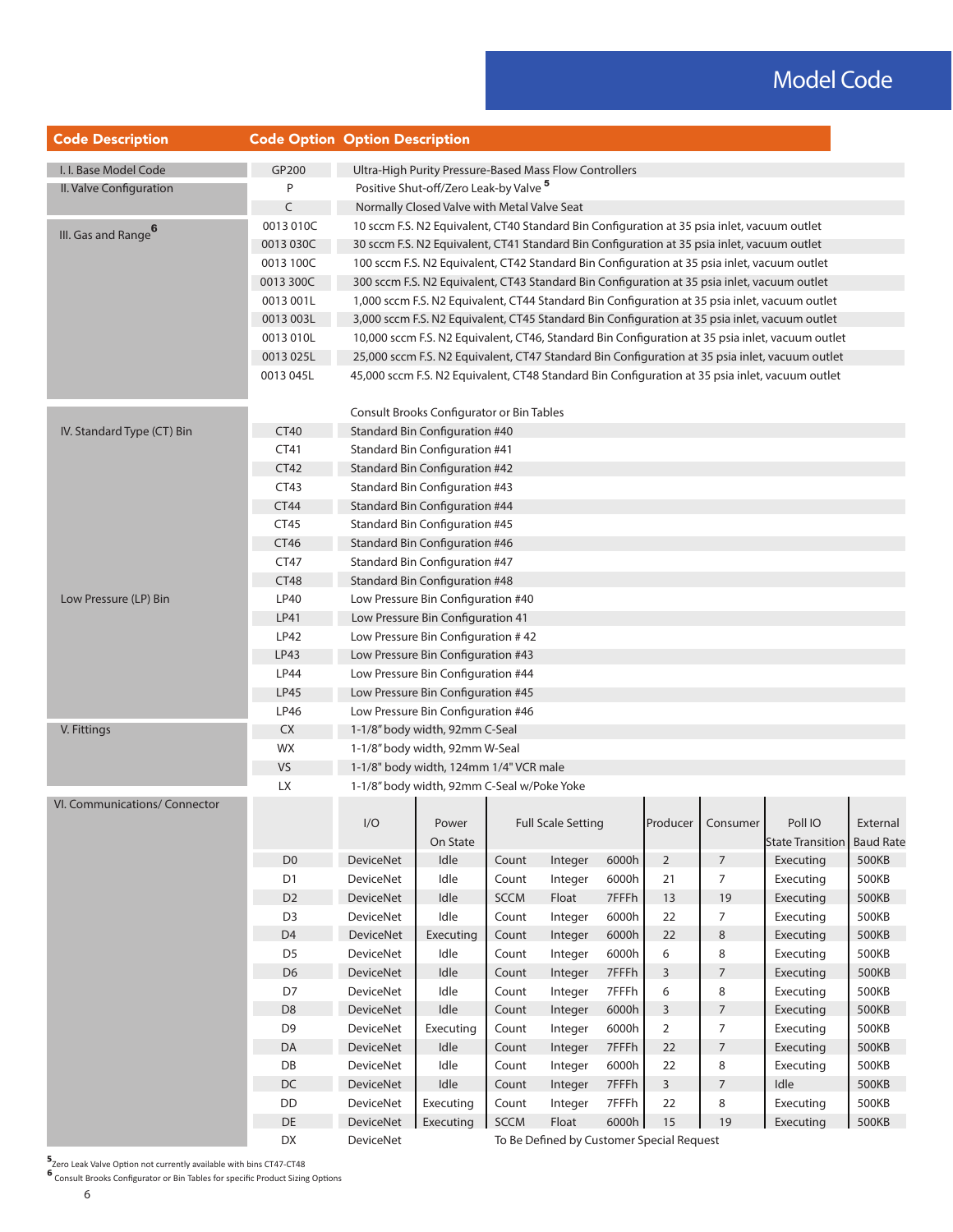# Model Code

| <b>Code Description</b>             |                | <b>Code Option Option Description</b>                            |
|-------------------------------------|----------------|------------------------------------------------------------------|
|                                     |                |                                                                  |
| VI. Communications/ Connector       | E <sub>0</sub> | <b>EtherCAT Communication</b>                                    |
|                                     | G <sub>1</sub> | 9-Pin D-Connector with Analog/RS485 Communication                |
|                                     | <b>TX</b>      | 9-Pin D-Connector with Analog Only                               |
| VII. Customer Special Request       | XXXX           | Customer Special Request (Consult factory for new requests)      |
| <b>VIII. Minimum Inlet Pressure</b> | 15             | 15 psia minimum inlet pressure, ~15-30 psia inlet pressure range |
|                                     | 25             | 25 psia minimum inlet pressure, ~25-40 psia inlet pressure range |
|                                     | 35             | 35 psia minimum inlet pressure, ~35-50 psia inlet pressure range |
|                                     | 45             | 45 psia minimum inlet pressure, ~45-60 psia inlet pressure range |
| IX. Downstream Condition            | V              | Vacuum                                                           |
|                                     | A              | Atmosphere                                                       |
|                                     | P              | Positive Pressure (760 Torr up to 1200 Torr)                     |
| X. Auto Shut-off                    | A              | Auto Shut Off (Included)                                         |
|                                     | X              | Auto Shut Off (Not Included)                                     |
| XI. Reference Temperature           | 00C            | 0°C Reference Calibration (Standard)                             |

Example Model Code

| <b>LAUTHUIC MOUL COUL</b> |  |        |                      |              |             |              |                          |                                        |                          |                 |
|---------------------------|--|--------|----------------------|--------------|-------------|--------------|--------------------------|----------------------------------------|--------------------------|-----------------|
|                           |  |        | $\ddot{\phantom{a}}$ |              | $^{\prime}$ | VII          | $\overline{111}$<br>VIII | $\overline{1}$<br>$\overline{1\wedge}$ | $\overline{\phantom{a}}$ | $\cdots$<br>711 |
| ٠P<br>'200                |  | ם כטטי | CT45                 | $\sim$<br>◡◠ | r o<br>ΕU   | <b>VVVVV</b> | --                       |                                        |                          | 00C             |

Request a Quote